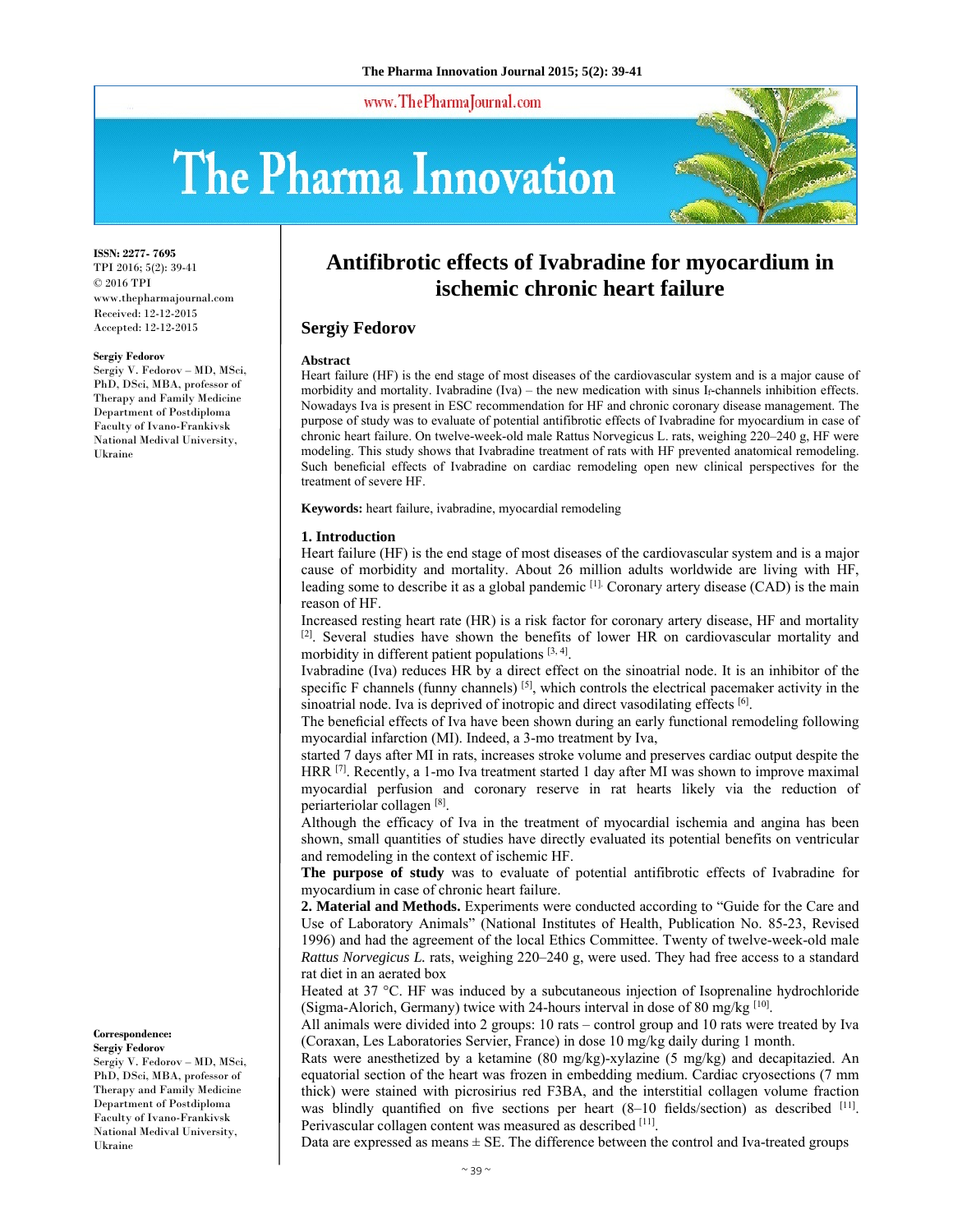at each phase of the study were assessed using two-way repeated-measures analysis of variance. When significant differences between groups were found, a pairwise multiple comparison procedure using Bonferroni t-tests were performed at each time point. All tests were performed using Statistika 12 software (StatSoft). When indicated, a t-test was used for comparison between groups.  $P < 0.05$  was considered as significant.

**3. Results and Discussion.** The polymorphic morphology changes were observed in Iva-treated group of rats. In many slides we founded of hypertrophic cardiomyocytes with bigsize nuclei and slim and distorted cells (Fig. 1). The places of homogenization and enlightenments, perinuclear edema and single vacuoles were identified.

Many cardiomyocytes were with wave-like distortion, places of constriction and expansion. In stroma – proliferation of gentle connective tissue with presence of few fibroblasts.

In general, all cardiomyocytes were with clear contours: nuclei are isomorphic. We identified of clear transverse strip on the longitudinal sections.

In second group rats we usually didn't found of places of the big sizes connective tissue proliferation, but the frequent finding was polygonal interstitial fibrosis loci.

The net-like growth of gently fibrosis tissue were often founded with good vascularization. The main feature was absence of cellular distortion and atrophy.

It's known, that MI induces important cardiac remodeling, including fibrosis of the remote myocardium and myocyte hypertrophy <sup>[12]</sup>. One remarkable result is the decrease of ventricular interstitial fibrosis that was observed in Iva and MI rats compared with MI rats. Previously, Iva was shown to prevent the collagen accumulation in the post-MI ventricle [8]. However, this prevention was observed while Iva was initiated at 7 days post-MI. The major finding herein is that Iva was able to decrease and/or stop the accumulation of collagen in the LV remote part even when Iva was started long ago from the MI, a decreased fibrosis known to be beneficial on cardiac function [13].

This is a significant advance for the potential use of this drug in clinical practice, since we may anticipate that numerous patients with HF will have an already-established cardiac fibrosis, which continues to expand.



**Fig 1.** Myocardiocytes in Iva-treated rats with HF.



**Fig. 2.** The net-like proliferation of connective tissue in Ivatreated rats.

**4. Conclusion.** This study shows that Ivabradine treatment of rats with HF prevented anatomical remodeling. Such beneficial effects of Ivabradine on cardiac remodeling open new clinical perspectives for the treatment of severe HF.

# **5**. **References**

- 1. Ambrosy AP, Fonarov GC, Butler J. The global health and economic burden of hospitalizations for heart failure: lessons learned from HHF registres. J Am. Coll. Cardiol. 2014; 63:1123-1133.
- 2. Fox K, Ford I, Steg PG, Tendera M, Robertson M, Ferrari R, Beautiful investigators: Heart rate as a prognostic risk factor in patients with coronary artery disease and leftventricular systolic dysfunction (Beautiful): a subgroup analysis of a randomised controlled trial. Lancet 2008; 372:817-821.
- 3. Palatini P, Julius S: Elevated heart rate: a major risk factor for cardiovascular disease. Clin Exp Hypertens 2004; 26:637-644.
- 4. Diaz A, Bourassa MG, Guertin MC, Tardif JC: Long-term prognostic value of resting heart rate in pat ients with suspected or proven coronary artery disease. Eur Heart J 2005; 26:967-974.
- 5. Ragueneau I, Laveille C, Jochemsen R, Resplandy G, Funck-Brentano C, Jaillon P: Pharmacokineticpharmacodynamic modeling of the effects of ivabradine, a direct sinus node inhibitor, on heart rate in healthy volunteers. Clin Pharmacol Ther 1998; 64:192-203.
- 6. Bucchi A, Baruscotti M, DiFrancesco D. Currentdependent block of rabbit sino-atrial node I (f) channels by ivabradine. J Gen Physiol 2002; 120:1-13.
- 7. Mulder P, Barbier S, Chagraoui A, Richard V, Henry JP, Lallemand F. *et al*. Long-term heart rate reduction induced by the selective I(f) current inhibitor ivabradine improves left ventricular function and intrinsic myocardial structure in congestive heart failure. Circulation 2004; 109:1674-1679.
- 8. Dedkov EI, Zheng W, Christensen LP, Weiss RM, Mahlberg-Gaudin F, Tomanek RJ. Preservation of coronary reserve by ivabradine-induced reduction in heart rate in infarcted rats is associated with decrease in perivascular collagen. Am J Physiol Heart Circ Physiol. 2007; 293:H590-H598.
- 9. Silvestre JS, Heymes C, Oubenaissa A, Robert V, Aupetit-Faisant B, Carayon A, *et al*. Activation of cardiac aldosterone production in rat myocardial infarction: effect of angiotensin II receptor blockade and role in cardiac